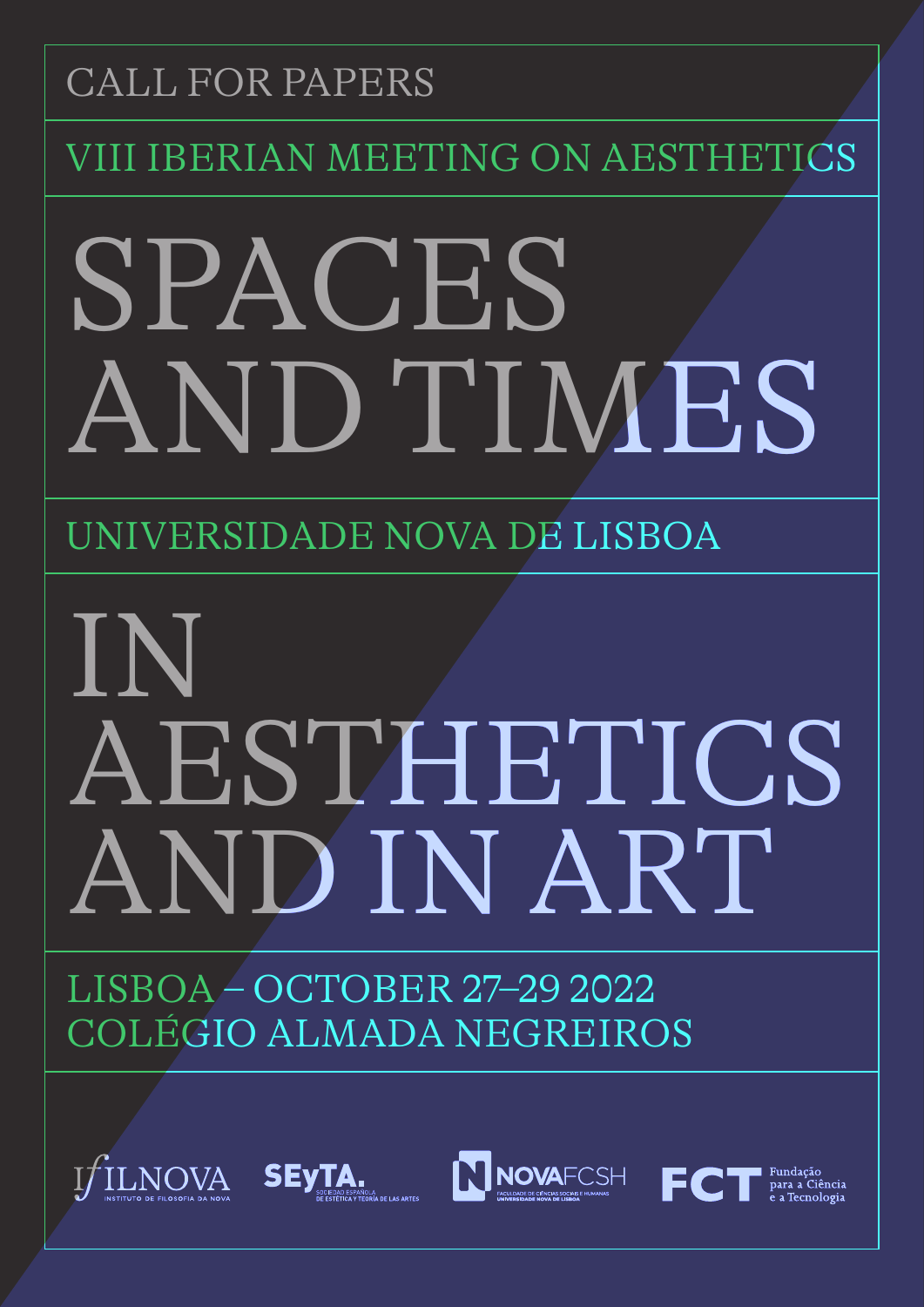VIII IBERIAN MEETING ON AESTHETICS UNIVERSIDADE NOVA DE LISBOA LISBOA – COLÉGIO ALMADA NEGREIROS OCT 27–29 2022

## SPACES AND TIMES IN AESTHETICS AND IN ART

Taking as its starting point the notions of space and time, this year's edition proposes a broad reflection on the confluence between philosophical aesthetics and the manifold ways of making and thinking about art. The early meaning of the term *aisthesis*, irreducible to the realm of art and to the concept of beauty, refers to sensorial perception, a meaning recovered by Kant in his "transcendental aesthetics", where time and space as pure forms constitute the conditions of possibility for the sensorial apprehension of the world. However, the specific nature of the judgement of taste and of aesthetic experience, as well as the singularity of each artistic object, raise many other questions. Accordingly, the theme of the VIII Iberian Meeting on Aesthetics is stated in the plural.

Firstly, it aims to invite reflection on *aisthesis*, the philosophical problematic of sensorial perception, but also on the multiple meanings and practices of aesthetics and the arts that allow us to sense, imagine and think spaces and times.

Secondly, in the history of aesthetic thought there have been several attempts to partition the system of arts based on a distinction between spatial and temporal categories (Lessing being a paradigmatic case). However, just as relevant, or even more relevant, than the classic distinction between the spatial arts (painting, sculpture, architecture) and the temporal arts (poetry, music) is an understanding of the mutual contamination between the two poles of this duality. Let us question, then, in what way has this distinction been extended, complexified or subverted in the contemporary era.

Thirdly, one should consider the different ways in which artistic practices work with and through the temporality and spatiality of images, sounds, music, movement, the various materials and techniques that are part of creative processes. The arts represent or create forms of experiencing space and time, but they are also linked to historical time and to concrete places, whether through the lens of memory or as part of an experimentation that looks to the future, at times in a visionary way. Outside the realm of art in the strict sense, aesthetic experiences of everyday life, of atmospheres, of urban space, of nature or of the relationship with the landscape also call for spatio-temporal concepts that should be examined.

Finally, the plural meaning of the theme "Spaces and times in aesthetics and in art" also aims to generate reflection on the role and place of aesthetics in the present time. In the face of constant technological, social and political transformation, in the face of planetary crises and threats, such as climate-change, the recent pandemics and war, how have contemporary discussions in the field of aesthetics and the arts placed themselves? How do they relate – or not – to the legacies of modernity? And can we glimpse the lines of thought and action foreshadowed in the near future?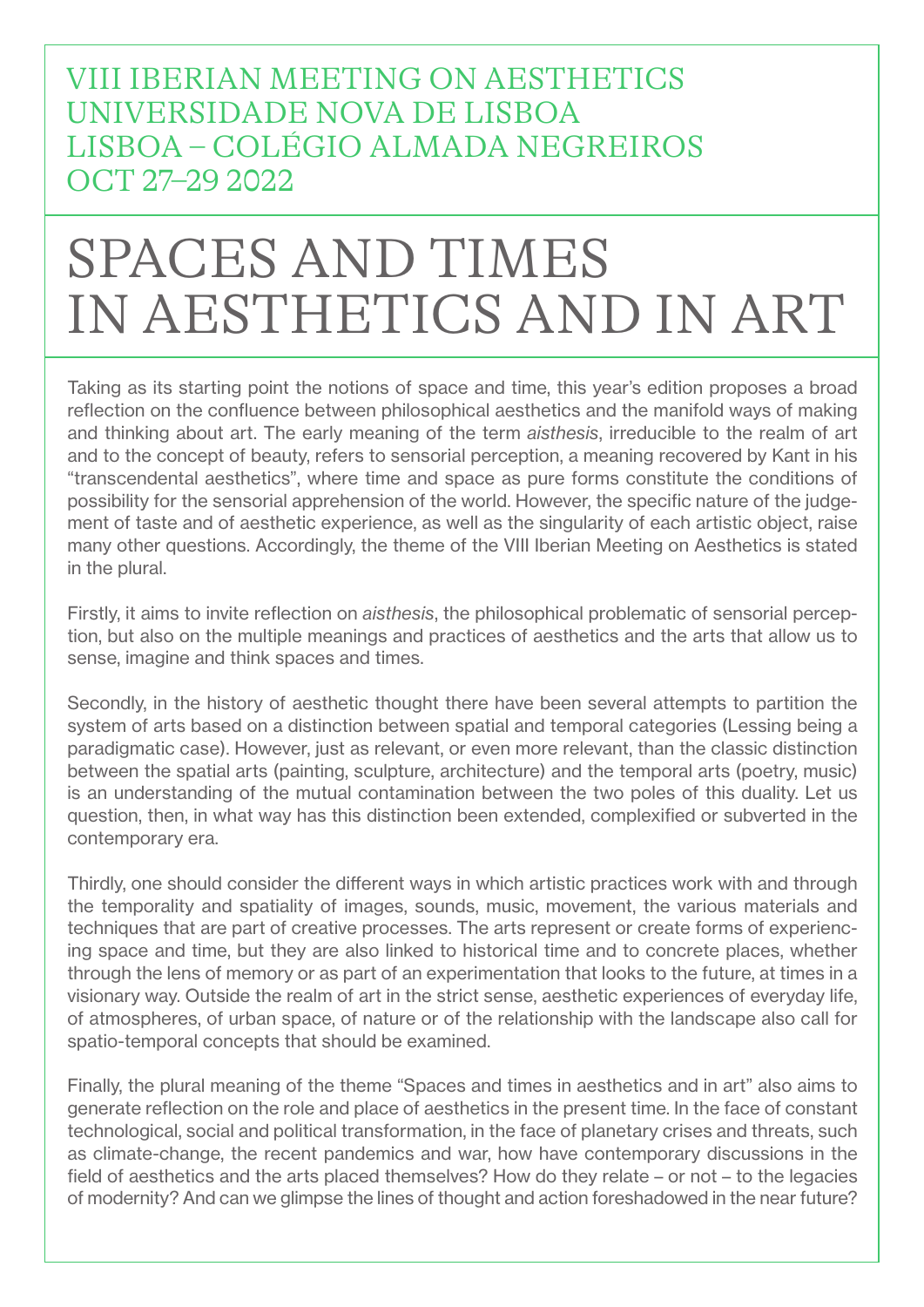We invite all interested parties to submit paper proposals for the parallel panels of the VIII Iberian Meeting on Aesthetics, whose key goal will be to promote reflection on these issues and others that intersect with them. As a reference, topics include, but are not limited, to the following:

1. Modes of constitution of space and time in aesthetic experience

- 2. The function and representation of space and time in the different arts
- 3. Transdisciplinary disruptions, crossovers and mediations in contemporary art
- 4. New technologies, the cyber world and the spatio-temporal transfigurations of art
- 5. Memory and the recollective function of art
- 6. Other geographies, other histories
- 7. Utopias, dystopias and heterotopias / Uchronias, dischronias and heterochronias
- 8. Atmospheres, environments and affective moods
- 9. Urban space and its spatio-temporal thresholds
- 10. Aesthetics and arts in the face of contemporary challenges

#### Keynote speakers

 $+$ 

João Constâncio (Universidade NOVA de Lisboa) Carmen Pardo (Universidad de Girona) Edmundo Balsemão Pires (Universidade de Coimbra)

Maria Filomena Molder (Universidade NOVA de Lisboa) in conversation with Rui Sanches (artist)

#### Oral papers submission

The original paper proposals must be submitted by 15th of June 2022 to viiiestetica@fcsh.unl.pt, with the subject headline: "VIII Iberian Meeting on Aesthetics". Each submission should also include the following information: full name, institutional affiliation, telephone number and postal address. Proposals must be submitted as a pdf attachment, without author name or affiliation, as they will be subject to blind peer-review, and must include:

- Abstract (maximum 500 words)
- Bibliography (no more than five references)
- Five keywords

The selection will take into account the scientific quality of the proposals and their relevance to the Meeting's theme. Acceptance will be communicated by July 31st 2022. The official languages of the Meeting are Portuguese, Spanish and English. The time allowed for each paper is 20 minutes, followed by a 10-minute discussion.

Deadline for abstracts: 15th June 2022 Send abstracts to: viiiestetica@fcsh.unl.pt

#### Registration fees

- 60€ Regular
- 30€ Students
- 40€ SEyTA members (and FCSH/NOVA members)
- 20€ Student members of SEyTA (and students from FCSH/NOVA)